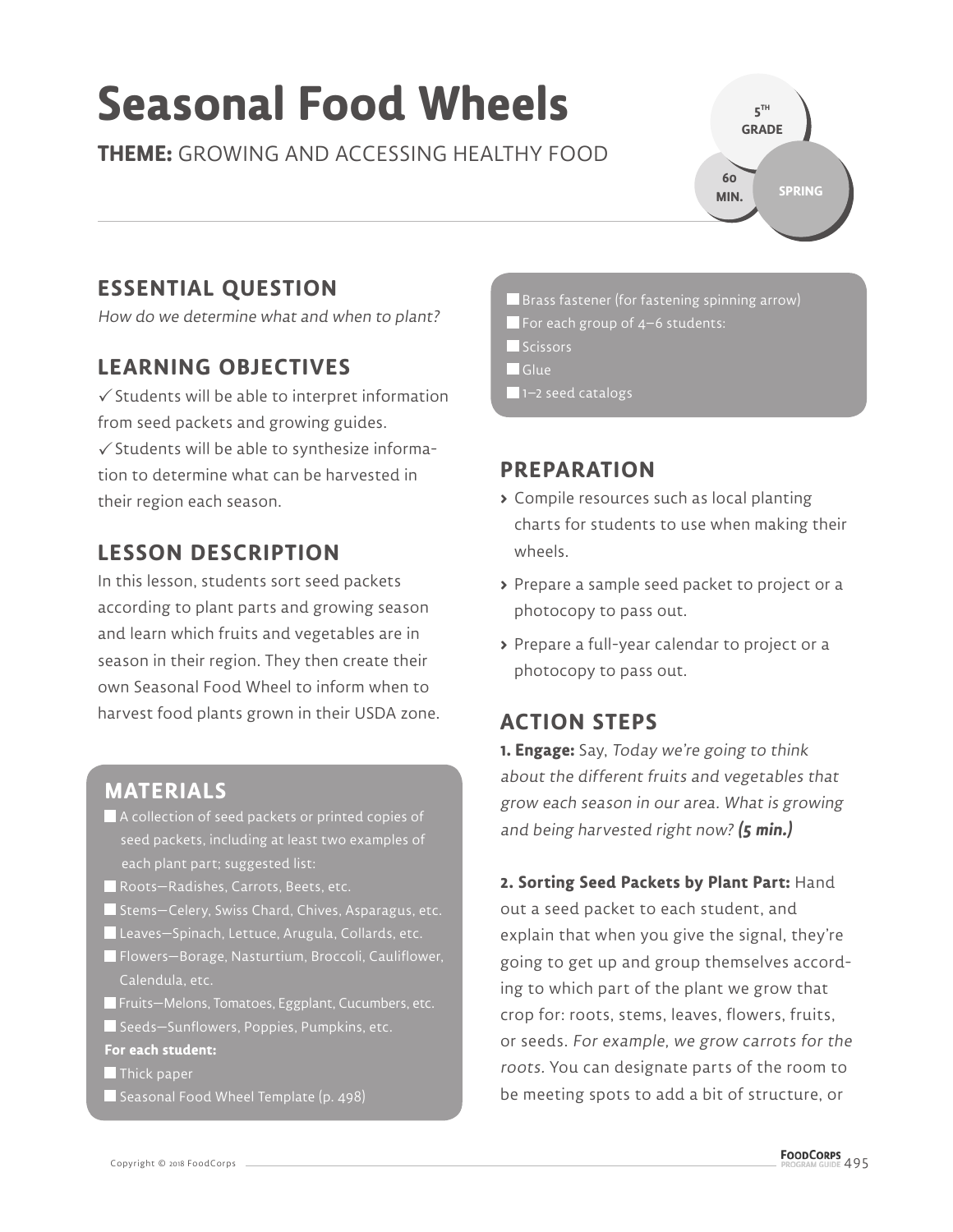let students communicate and problem-solve on their own for more of a team-building activity. Once they are sorted, call on students to share what plant they are and what part of the plant their team represents. Once you've shared at least one from each group, have students sit down. **(10 min.)**

**3. Seed Packet Reading:** Project or hand out a photocopy of a sample seed packet, and read the packet together as a class. Briefly go over the information they can find on the packet, such as planting time, optimal soil temperatures, and harvest date. Share with students your local USDA zone and average first and last day of frost temperatures for packets that rely on knowing that information. Project or hand out a full-year calendar for students to reference. As a class, determine in which season the sample seed would be grown, in which season it would be harvested, and then have students figure out the same for their own seed packets. **(10 min.)**

**4. Seed Packet Harvesting Sort:** Have students sort themselves again by plant parts. Once they're grouped, ask them to now sort themselves by the season in which they can be harvested. Go season by season, and ask a couple students to share what fruit or vegetable they are. Ask students, Do you see any familiar faces from your plant part group in your season group? Help students make a connection between the life cycle of a plant and the weather. Say, Fruiting crops like melon and tomatoes need long periods of warm soil and high temperatures to produce fruit, but roots and leaves like carrots and spinach grow best in cooler temperatures. **(10 min.)**

**5. Explain the Activity:** Tell students they're now going to make a seasonal food wheel, divided into the four seasons and depicting the crops that are harvested during that season. Show them your model, and show them the resources they'll use to create their own. Explain that they can cut out pictures from the seed catalogs, or they can draw. **(5 min.)**

**6. Make Seasonal Food Wheels:** Pass out art materials and resources, then circulate through the room, providing guidance and asking probing questions to check for understanding. Give students the option of cutting out an arrow and fastening it in the center to point at the current season. Then clean up before discussing reflection questions. **(15 min.)**

#### **REFLECTION**

Have students discuss the following questions in small groups, then share with the class: **(5 min.)**

- Think about any gardens or farms you might have seen around here. What are the crops growing in our region right now? What are the crops that are currently harvested? What parts of the plant are growing right now? What parts of the plant will be growing next season?
- When we eat things that are not in season, how do we get them? What are the effects on the environment of eating fruits and vegetables when they are out of season?
- What was challenging about sorting yourselves into the different groups? What were strategies you found for making it easier? What tips would you give someone for reading a seed packet?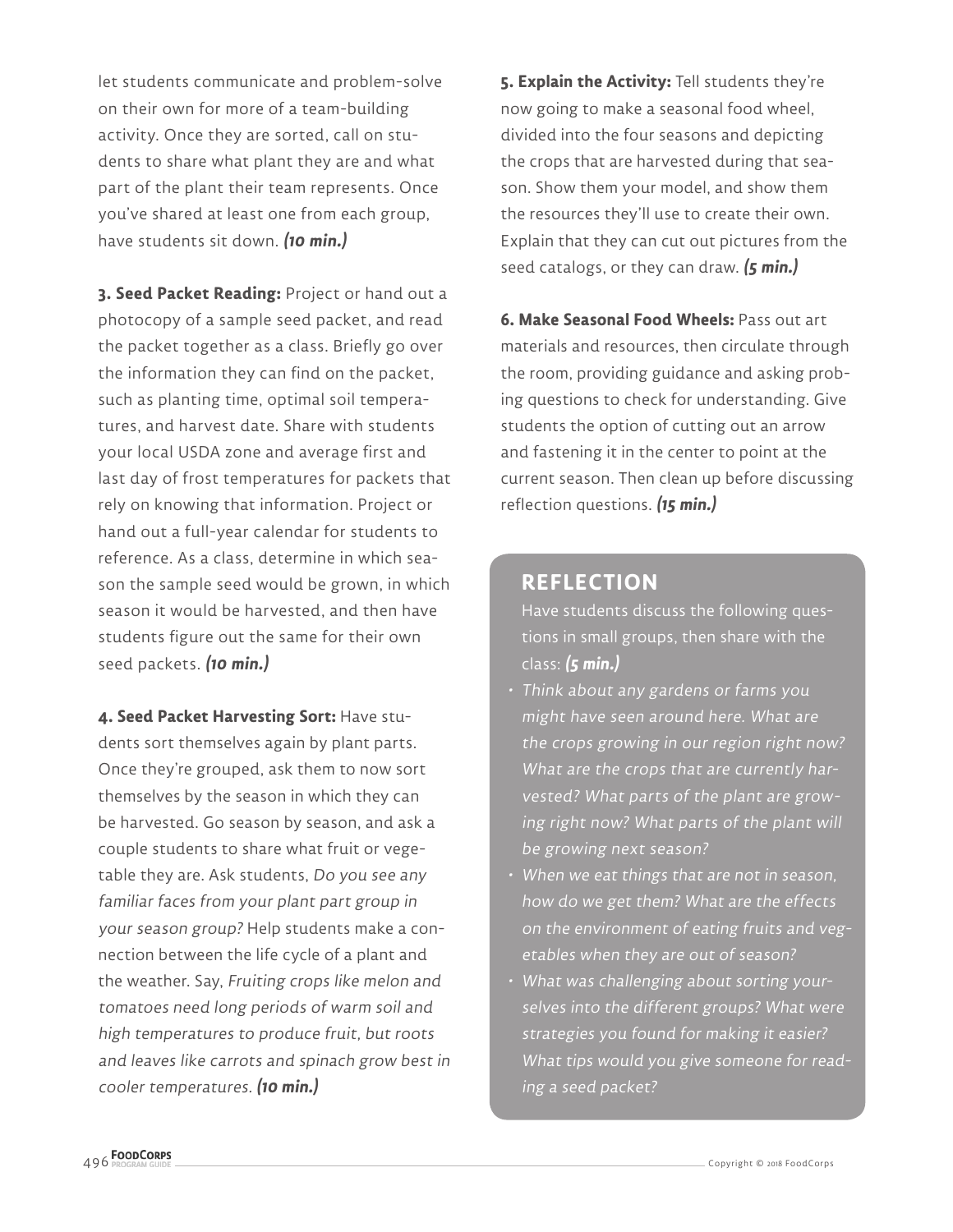## **ADAPTATIONS**

**Cooking Extension:** Have students choose a season and, using their wheel, create a menu centered around whatever is in season in your region.

## **ACADEMIC CONNECTIONS**

English Language Arts Common Core State Standards

#### **CCSS.ELA-LITERACY.RI.5.7**

Draw on information from multiple print or digital sources, demonstrating the ability to locate an answer to a question quickly or to solve a problem efficiently.